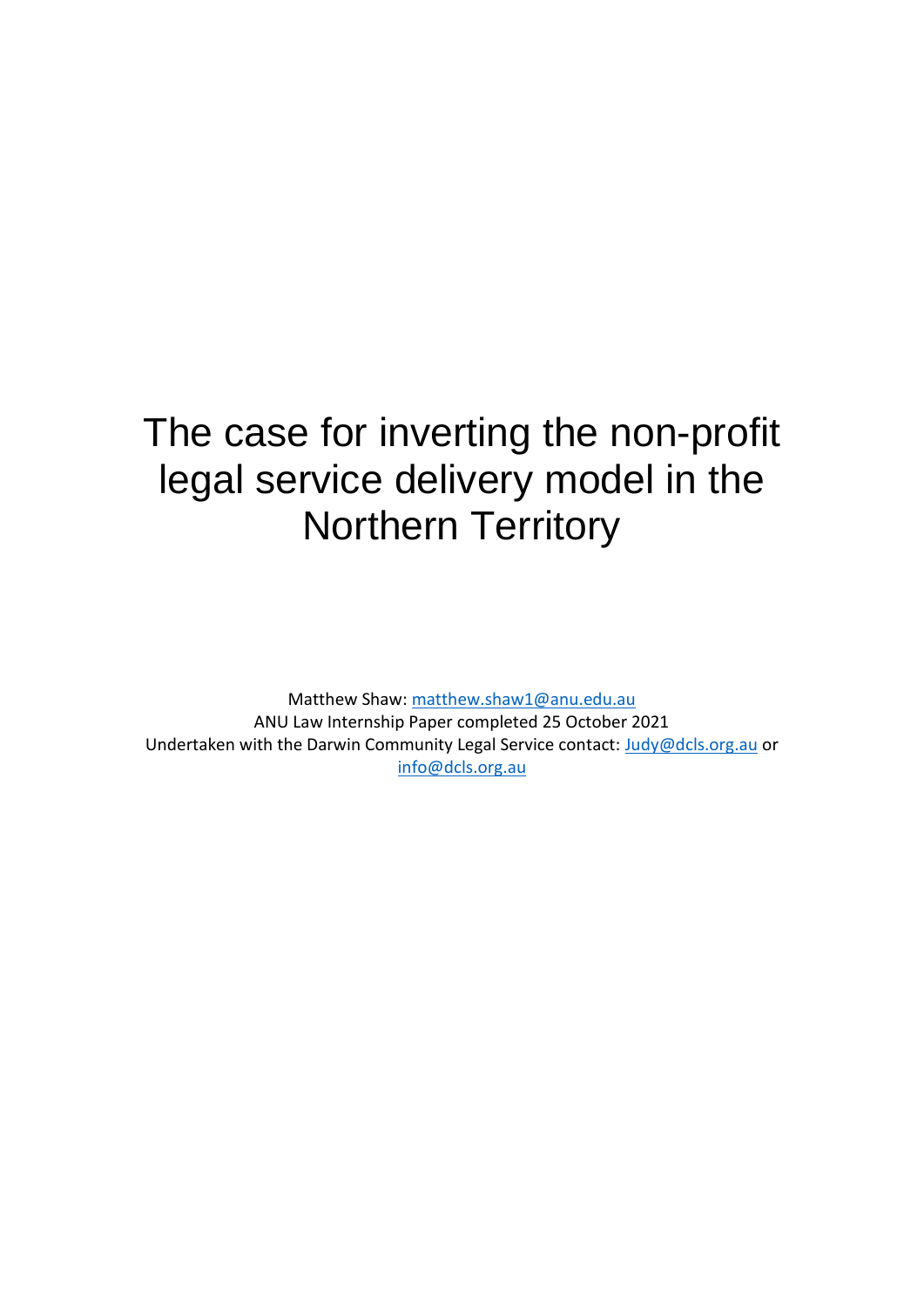#### I INTRODUCTION

The current non-profit legal service delivery model in remote Northern Territory is failing. For too long, decisions about where and how non-profit legal services are provided have been made solely by resource-starved non-profit legal service including community legal centres (CLCs) and the legal aid commission (LACs). Themselves held hostage to funding agreements with commonly unresponsive federal governments, the end result has been a largely centralised service delivery model in which lawyers and administrators are almost exclusively based in major hubs (Darwin, Alice Springs, Katherine and Tennant Creek). This failure to establish a permanent and meaningful presence in community has contributed in no small part to the widespread failure to improve the stark inequalities which continue to plague so many Aboriginal and Torres Strait Islander communities across the NT. In this paper, I canvass the existing failures in the current legal service delivery model, explore its weaknesses, and ultimately propose a new inverted service delivery model. In constructing the new model, Aboriginal people must be at the helm to decide exactly what system and structure works for them. It is proposed a combination of existing and new permanent service roles based on country could also be synchronised to redefine the methods for provision of legal services. As the NT Government currently drafts its Local Decision Making Agreements, and as the Commonwealth works through its new iteration of the Remote Jobs Program (formerly the Community Development Program), I identify space for this new model to be considered, tested and funded.

Of course, any proposed model is only as effective as the clients living in community find it to be: to that end, it is crucial that Aboriginal and Torres Strait Islander people on country wield the power to determine how the new models work best for them. I do not profess to speak on their behalf, nor do I seek to advocate the imposition of a prescriptive system top-down. Instead, I only aim to identify existing failures and explain why an inverted approach, with First Nations voices and authority at its core, can travel the distance in improving social outcomes which we have so far overwhelmingly failed to do.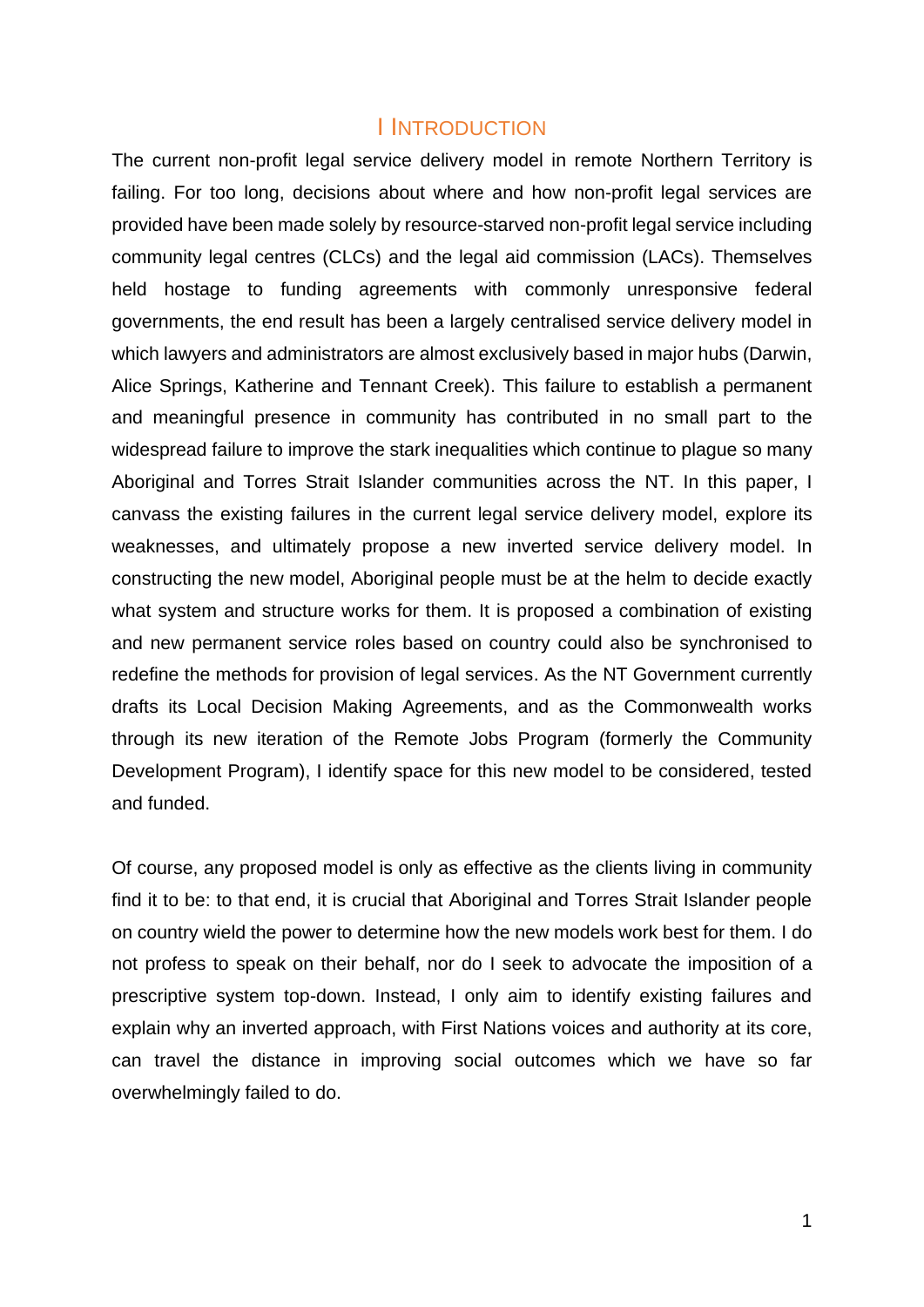# II THE EXISTING LEGAL SERVICE DELIVERY MODEL: URBANISED AND RESOURCE-STARVED

The Northern Territory is defined by its diverse population dispersed over a large region. 77% of Aboriginal people in the Northern Territory live in remote or very remote areas. <sup>1</sup> With 96 remote communities, and over 600 homelands, all service delivery (including health, government, and legal) faces added logistical difficulties presented by physically getting to communities and maintaining a continuing presence there. Coupled with the fact that 75% of roads in the NT are unsealed, some of which famously close for large periods of the year due to weather constraints, the costs of delivering resources to communities are only exacerbated by the need to often use charter planes or boats. 2

Against this background, it is not difficult to see why in 2014 the Productivity Commission found the reason Aboriginal and Torres Strait Islander people had problems accessing legal and governmental services was largely because they were either offered infrequently in community or not at all.<sup>3</sup>

The task of providing comprehensive legal services to regional and remote communities is only made more difficult by the limited financial resources which nonprofit legal services are given to work with. Most of their funding is derived from Commonwealth and territory governments, which are famously sparing in their allocations. Insufficiency and insecurity of funding have long been identified by stakeholder organisations as a continuing impediment to achieving the improved outcomes they work towards; they are trying to do their jobs with one hand tied behind their backs. One stakeholder pointedly remarked that 'if one [legal service] is defunded and there's not some additional money—like Legal Aid not going to Alpurrurulam anymore... That's actually dropped out of that whole community.<sup>'4</sup> When coupled with

<sup>1</sup> Northern Territory Department of the Attorney-General and Justice, *Pathways to the Northern Territory Aboriginal Justice Agreement* (Report, 2019) 82.

<sup>2</sup> Ibid.

<sup>3</sup> Productivity Commission, *Access to Justice Arrangements Inquiry* (Inquiry Report No 72, 2014) 66 [22.3].

<sup>4</sup> Fiona Allison and Chris Cunneen, *Access to Justice in the Barkly: A Review of the Justice Too Far Away Report on Tennant Creek and Barkly Region's Access to Legal Services and Information*  (Jumbunna Institute for Indigenous Education and Research, University of Technology Sydney Report, February 2020) 113.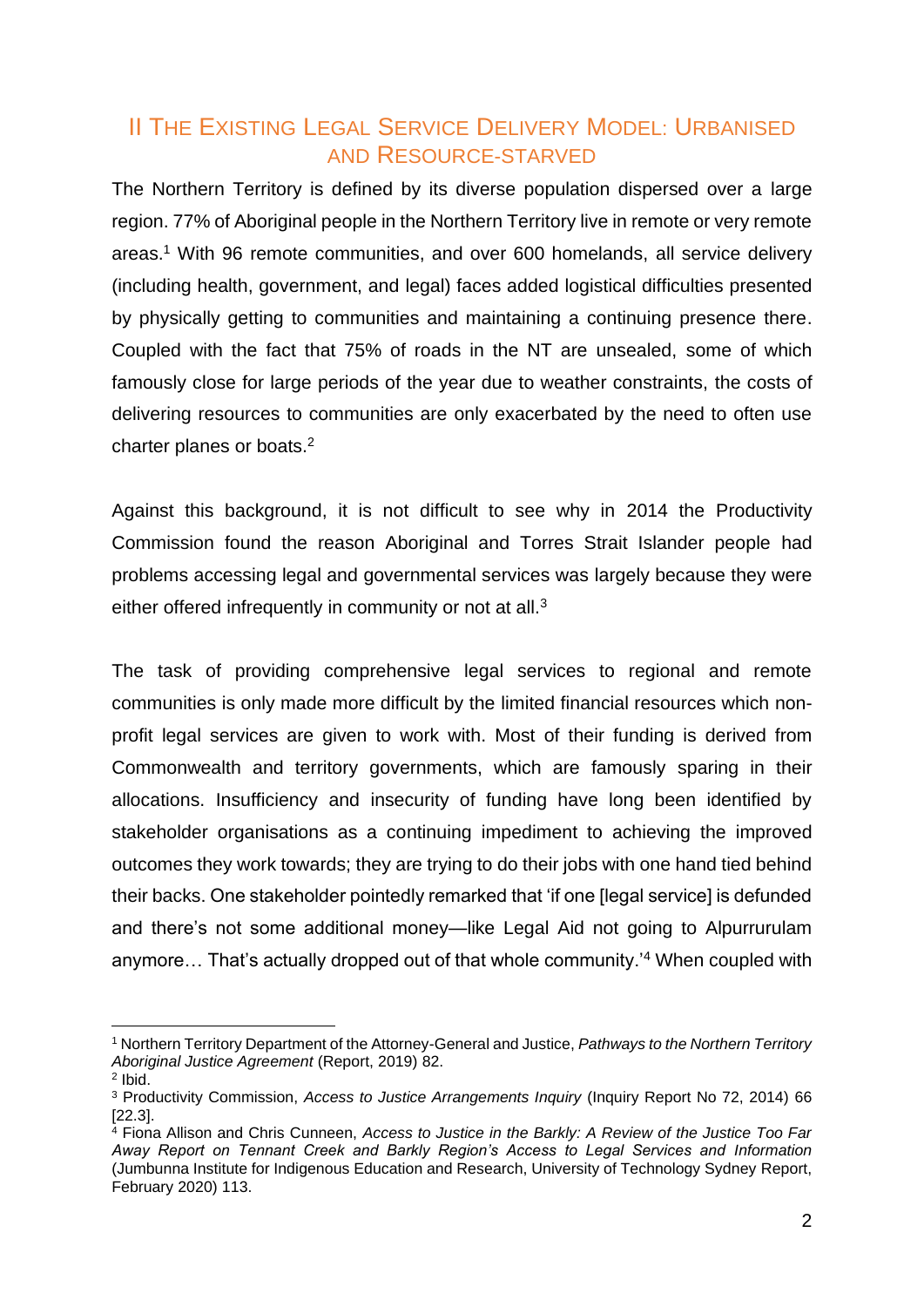the demanding performance reporting requirements imposed on the legal services in their funding agreements, there is a natural tendency towards competition at the expense of collaboration: 'If a service is funded to deliver something in one, in a section of communities, there can be animosity between other services who are going in to try and also deliver in the area.<sup>'5</sup> The same issues arise at the executive level, where CLCs and LACs are necessarily forced to compete amongst themselves in their search to secure funding from government authorities.

The limited scope of financial resources also leads to an internal prioritisation of services in one area over others, as providers scramble to make the most effective use of what they have. It often means 'resources [are] prioritised in order to assist with criminal, rather than other legal issues' (where the legal services offers criminal assistance, which some do not), and it makes 'recruitment and retention of quality legal staff ... very difficult'.<sup>6</sup> It is thus crucial that in any new proposed model for inverted legal service delivery, the resources required to fund new positions and programs are not sought from within the existing pool of resources; the whole pie must be increased.

Given these constraints, it is not difficult to see why legal services are overwhelmingly centralised in their service delivery models. The two largest legal service providers in remote Northern Territory, the North Australian Aboriginal Justice Agency (NAAJA) and the NT Legal Aid Commission (NTLAC), only maintain permanent office presences in Darwin, Alice Springs, Katherine and Tennant Creek.<sup>7</sup> NAAJA has openly struggled with maintaining permanent solicitors in some of these regions, pointing to high staff turnover in the Katherine office and the regretted recall of the sole lawyer based in Tennant Creek to Alice Springs.<sup>8</sup>

The absence of a permanent presence across the rural and regional communities of the NT burdens the existing limited resources non-profit legal services do have with

<sup>5</sup> Ibid.

<sup>6</sup> Fiona Allison et al, *Indigenous Legal Needs Project: NT Report* (James Cook University, 6 November 2012) 20.

<sup>7</sup> Northern Territory Legal Aid Commission, *Annual Report 2019/2020* (Report, 2020) 21; North Australian Aboriginal Justice Agency, *NAAJA Annual Report 2016/2017* (Report, 2017) 49–52.

<sup>8</sup> North Australian Aboriginal Justice Agency (no 7) 37.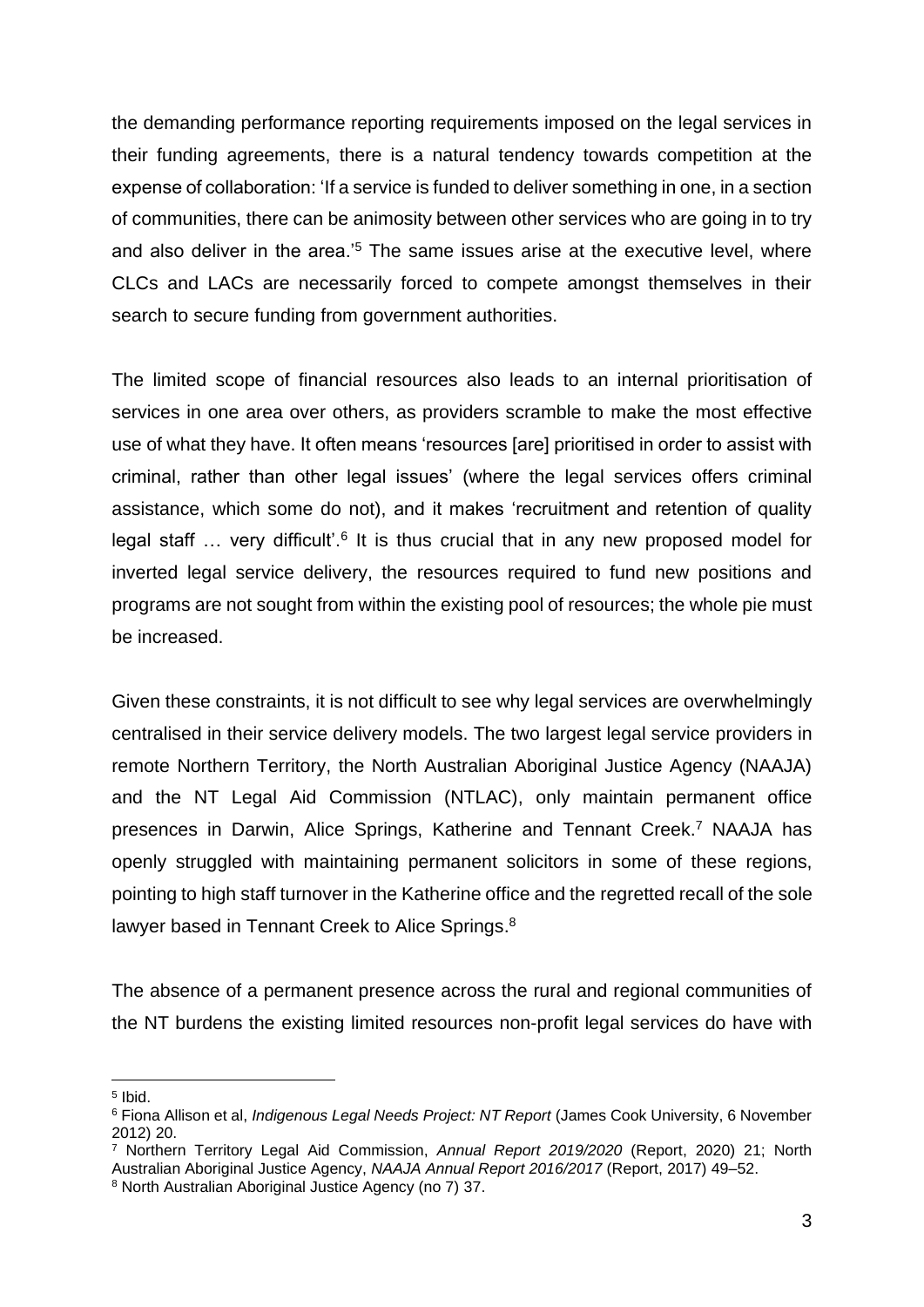the even greater task of servicing a wider area. To take just one example, the Alice Springs office of NAAJA—complete with just nine solicitors—is responsible for delivering services to at least ten rural communities spread across 700,000 square kilometres.<sup>9</sup>

Importantly, the centralisation of legal services in major hubs restricts them to essentially only one method of engaging and servicing communities: 'outreach'. Under the outreach model, legal service deliverers semi-regularly send lawyers and legal staff from the central base to rural communities for short periods at a time. This approach, while of course preferable to the alternative of not visiting at all, is plagued with its own shortcomings.

For one thing, there is a necessary limit to the total amount of work that can be done during a visit. As one stakeholder organisation remarked:

*The [NAAJA] lawyers will travel on a Monday and back on a Friday, which means that half of Monday the office isn't open and half of Friday the office isn't open. So, we are receiving many, many calls and enquiries from their client base because they have no way to access their service. And also from the prison. Like screening lots. When I say 'lots', at the counter it's five or six a day… and heaps of calls.*<sup>10</sup>

More pressingly, short-term temporary visits to community simply do not allow the development of the types of relationships which are required to overcome cultural barriers and establish a meaningful presence. As one community member put it, 'there's nobody to go to their house and say, "Look, I'm here if you need me." … if you don't have respect from a community, you're not going to be trusted. Nobody's going to walk up to you and talk to you.<sup>'11</sup> The NT Government recognised as much in a recent report, noting 'Aboriginal community members may not feel comfortable confiding sensitive details to a non-Aboriginal person, especially someone they don't know very well.' <sup>12</sup> Without that local knowledge and trust, the battle is destined to be a losing one.

<sup>9</sup> Ibid 52.

<sup>10</sup> Allison and Cunneen (no 4) 109.

<sup>11</sup> Ibid 124.

<sup>12</sup> Northern Territory Department of the Attorney-General and Justice (no 1) 91.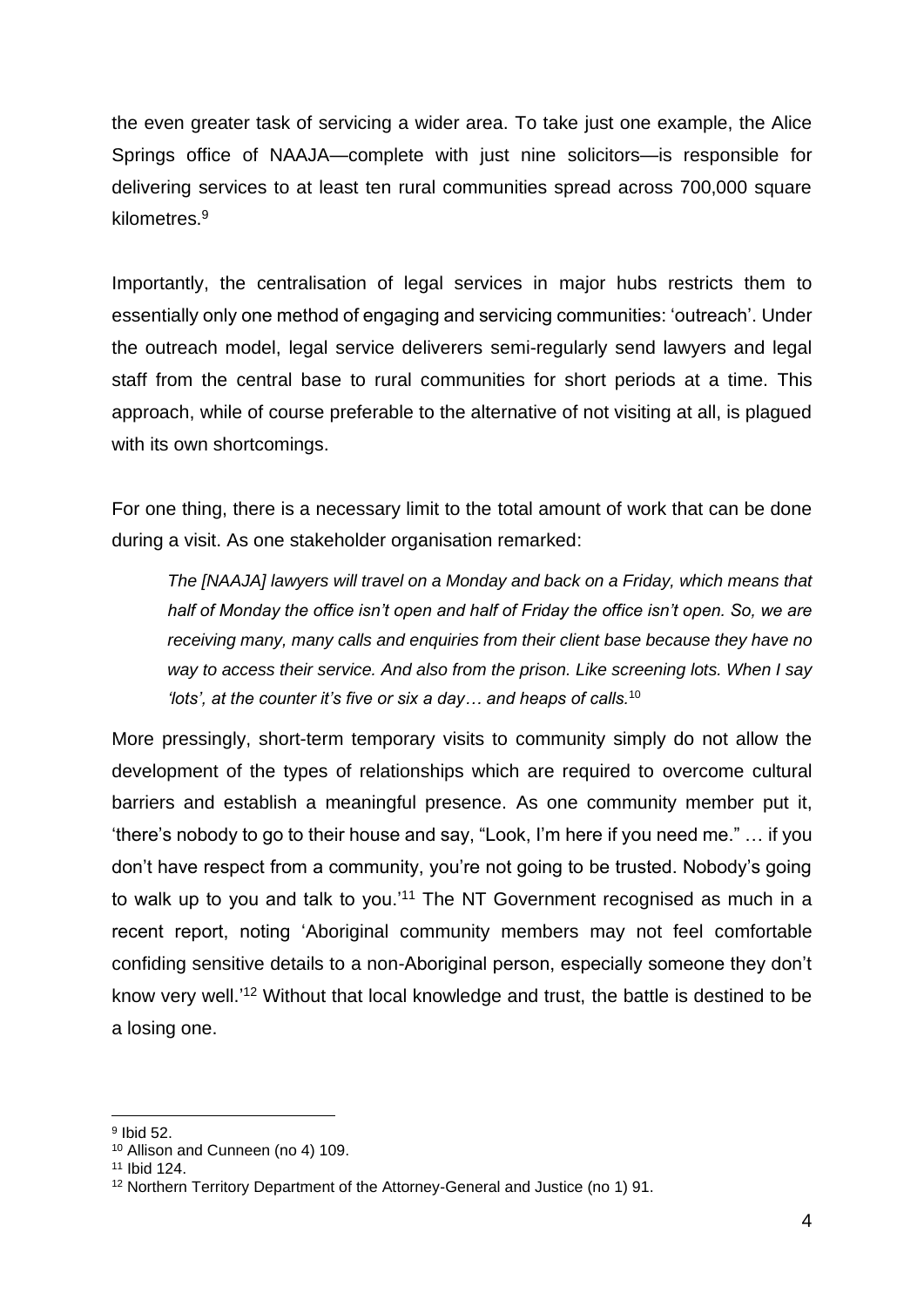Importantly, these are not shortcomings of the legal professionals themselves nor their employers, all of which work tirelessly to provide effective legal services to clients on country. It is a structural weakness inherent in the broader service delivery model as it exists today. Accordingly, the problems it faces cannot be rectified by simply expanding its scope (ie by more regular visits or with extra lawyers) alone. Instead, the model itself must fundamentally be reconceived.

#### III MOVING TOWARDS AN INVERTED, COMMUNITY-DRIVEN SERVICE DELIVERY MODEL

In reconceiving the legal service delivery model, the client must always be placed at the centre of it. That requires putting Aboriginal and Torres Strait Islander peoples who live in community first and foremost at the centre of the model. Two traps have been historically attractive for white bureaucrats and decisionmakers to fall into: embracing consultation as a cover for imposing paternalistic measures on Aboriginal and Torres Strait Islander peoples, and the retreat to deficit discourse to describe the 'issues' which plague them.

Community 'consultations' have often allowed bureaucrats and policymakers to paper over the power gap that exists between them and Aboriginal people when drafting and implementing new policies. The NT Government expressly summarised the problem in a recent report, finding 'a common frustration in Aboriginal communities working with government is being "over-consulted" on community "issues".<sup>'13</sup> Similarly, '[c]ommunity members expressed consultation fatigue … where much has been promised but not much has been done.' <sup>14</sup> Its failure lies in the power imbalance in which decisions are still being made *for* Aboriginal people, rather than *by* them.

Charles Darwin University (CDU) academic Michael Christie's research into community consultations and its ill-fated consequences remains a powerful case study for the shortcomings which plague it.<sup>15</sup> Christie explores the case of an NT Government proposed policy for a community garden in Galiwin'ku, a Yolnu township

<sup>13</sup> Northern Territory Government, *Local Decision Making Framework Policy* (Report) 11.

<sup>&</sup>lt;sup>14</sup> Northern Territory Department of the Attorney-General and Justice (no 1) 94.

<sup>&</sup>lt;sup>15</sup> Michael J Christie, 'The Box of Vegies: Method and Metaphysics in Yolnu Research' in Mark Vicars and Tarquam McKenna (eds), *Discourse Power and Resistance Down Under Vol 2* (Sense Publishers) 45.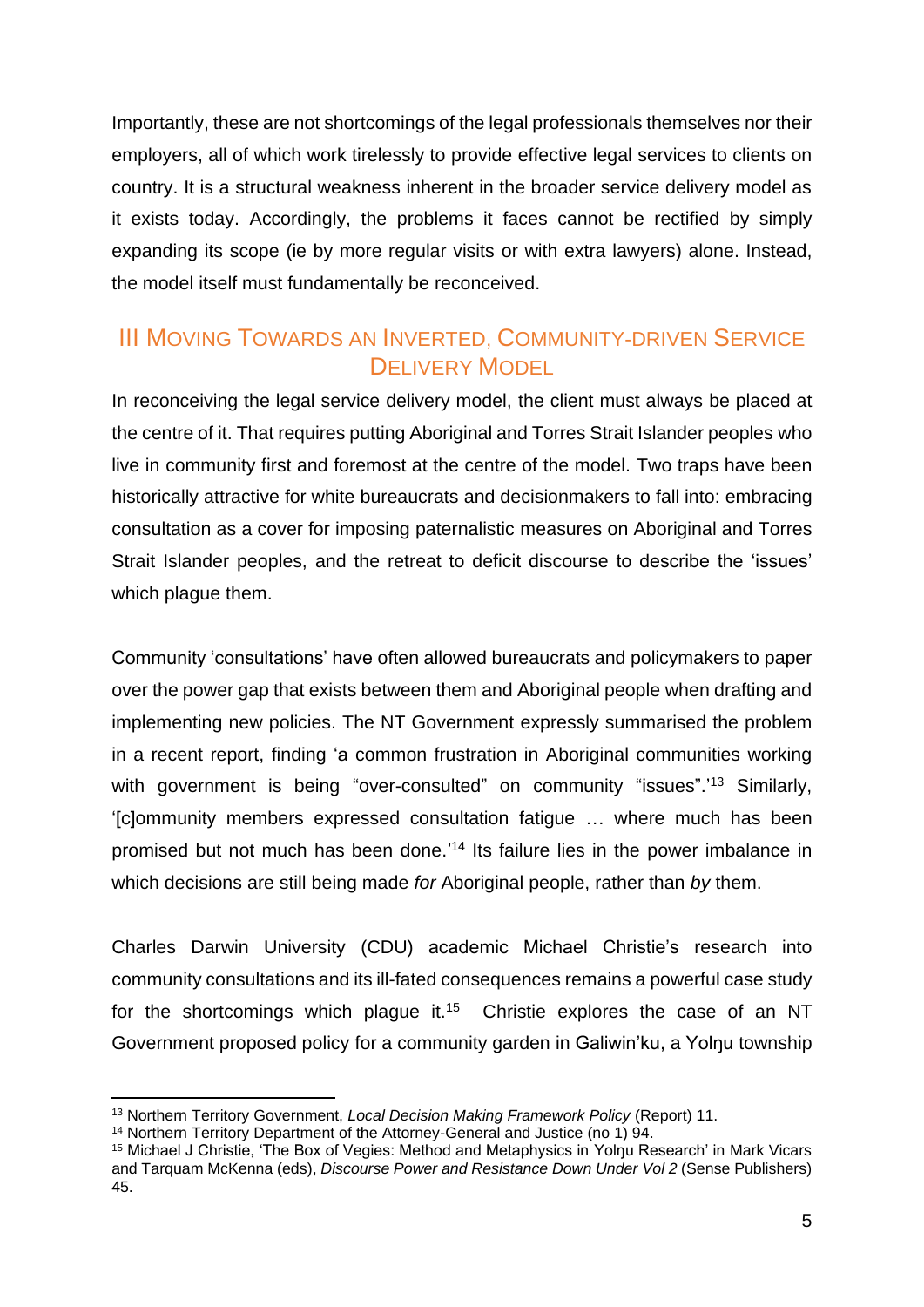in north-east Arnhem Land, called the 'Box of Vegies' program. Unsurprisingly, initial community investigations by Christie and his Yolnu colleagues found 'all agreed it would be good to have another community garden … but if government is wanting to come in and get things started, it must be properly negotiated and build on what we [the community] already have.'<sup>16</sup>

It was openly discussed that this seemingly great idea was riddled with failed previous iterations, as '[f]requent reference was made to other similar initiatives like the Red Cross project and the Marthakal Galawarra gardens, introduced by well-meaning outsiders, but which had failed because they have not been negotiated properly.'<sup>17</sup> Importantly, its failure was not rooted in Yolnu opposition to the idea of the garden, nor their contributing financially to its maintenance. Strict emphasis was simply placed on the importance of respecting community kinship structures and connections to the land on which the garden was sought to be placed. Christie notes that '[w]hile the plan was quite straightforward in the Yolnu imagination, it must have daunted the [policymakers] because each step would require further negotiation. There was not going to be a formal plan on paper, with pre-agreed costing and firm timelines or if there were, it could change at any moment.' <sup>18</sup> Ultimately, the researchers 'heard nothing back from government after they received the report, the garden never happened, and Galiwin'ku residents continue to pay exorbitant amounts for poor quality food.'<sup>19</sup>

The Box of Vegies example speaks to a more fundamental divide between the organisational structures and processes of policymakers and First Nations peoples. The natural consequence is, as Christie identifies, not only a failure in the set goal but a recourse to a harmful stalemate and negative attitudes towards the other: 'the government is seen as inflexible and disengaged, the Yolnu lazy and disengaged.<sup>'20</sup>

These attitudes are but a small piece in the larger picture of the deficit discourse surrounding Aboriginal peoples and the unique social problems they face. At its core, deficit discourse 'refers to discourse that represents people or groups in terms of

<sup>16</sup> Ibid 49.

<sup>17</sup> Ibid.

<sup>18</sup> Ibid 50.

<sup>19</sup> Ibid.

<sup>20</sup> Ibid 57.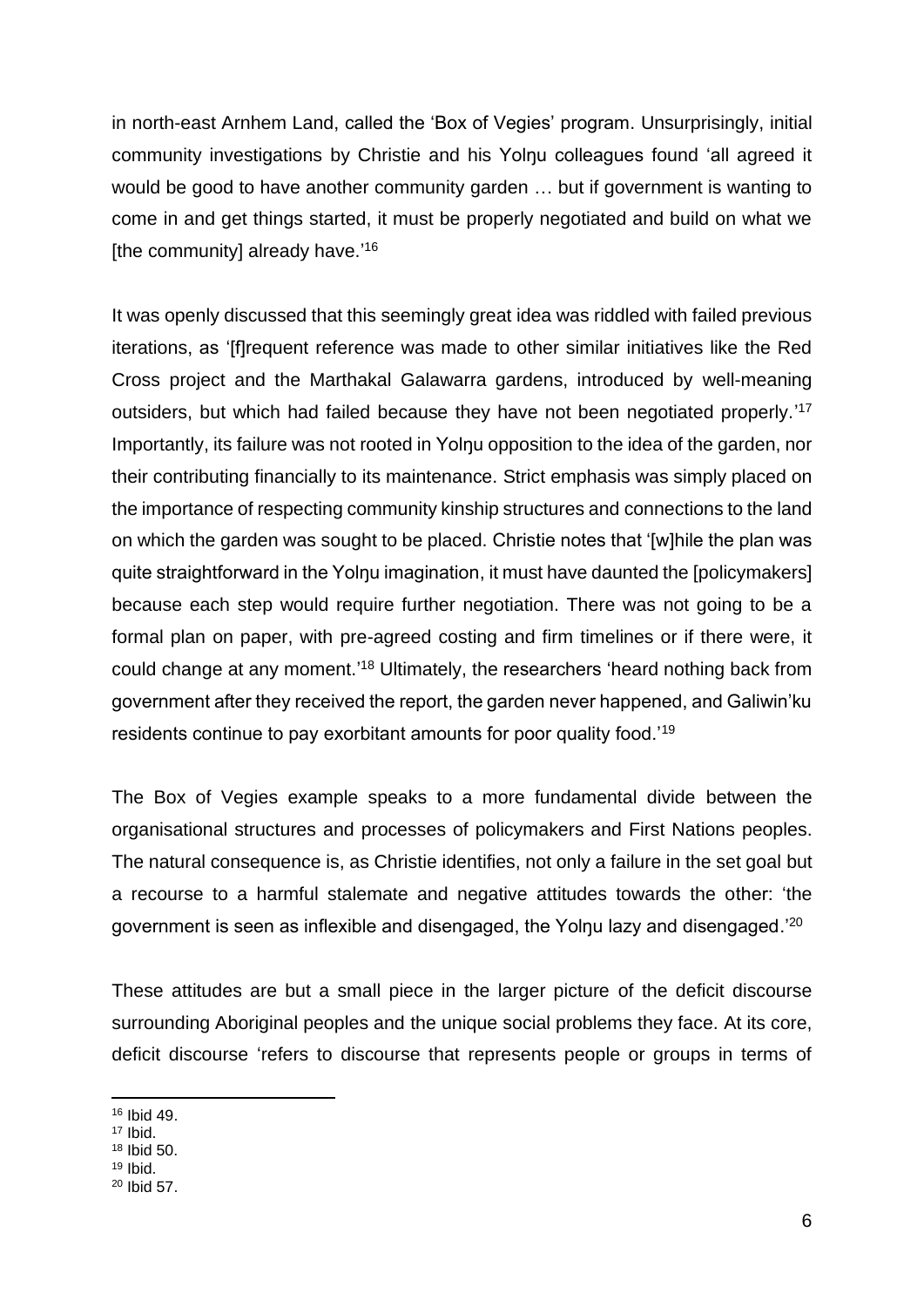deficiency—absence, lack or failure.' <sup>21</sup> With all the power in the hands of the bureaucrats and the policymakers, 'policy discourse on Aboriginal and Torres Strait Islander people has been defined in terms of what they "lack" in comparison to a utopian, non-Indigenous ideal'.<sup>22</sup> Importantly, this is not to minimise the very real disadvantages which are faced by Aboriginal peoples across the Territory and the country. However, allowing 'discussions and policy aimed at alleviating disadvantage [to] become so mired in narratives of failure and inferiority [means] that Aboriginal and Torres Strait Islander people themselves are seen as the problem, and a reductionist and essentialising vision of what is possible becomes all pervasive.<sup>'23</sup>

This is not just an exercise in academia—the NT Government concedes the 'tendency towards deficit labelling contributes to discrimination and racism and feeds a negative mindset in communities. It impedes the type of empowering collaboration between government agencies and Aboriginal Territorians that would achieve better outcomes. This is an issue that extends beyond the justice system.<sup>'24</sup>

Encouragingly, policymakers appear to be coming around to the problems inherent in deficit discourse and in existing approaches to decision-making. The NT Government's new Local Decision Making initiative, in which it is seeking to finalise 10-year agreements with Aboriginal communities and their representatives to shift decision-making authority into the hands of community control, expressly recognises that '[f]raming "issues" or "problems" in a deficit lens can be limiting'.<sup>25</sup> While it remains to be seen just how much these assurances will practically manifest in the LDM agreements, it is at least promising that the executive—as the current repository of power—recognises the need for change.

These examples offer important lessons for the task of reconceiving the non-profit legal service delivery model: any new model cannot sustain the existing structures of power, where decisions are made in the urban hubs by white policymakers, then

<sup>21</sup> William Fogarty et al, *Deficit Discourse and Indigenous Health: How narrative framings of Aboriginal and Torres Strait Islander people are reproduced in policy* (National Centre for Indigenous Studies, the Australian National University, May 2018) vii.

<sup>22</sup> Ibid.

<sup>23</sup> Ibid 5.

<sup>&</sup>lt;sup>24</sup> Northern Territory Department of the Attorney-General and Justice (no 1) 96.

<sup>25</sup> Northern Territory Government (no 13) 11.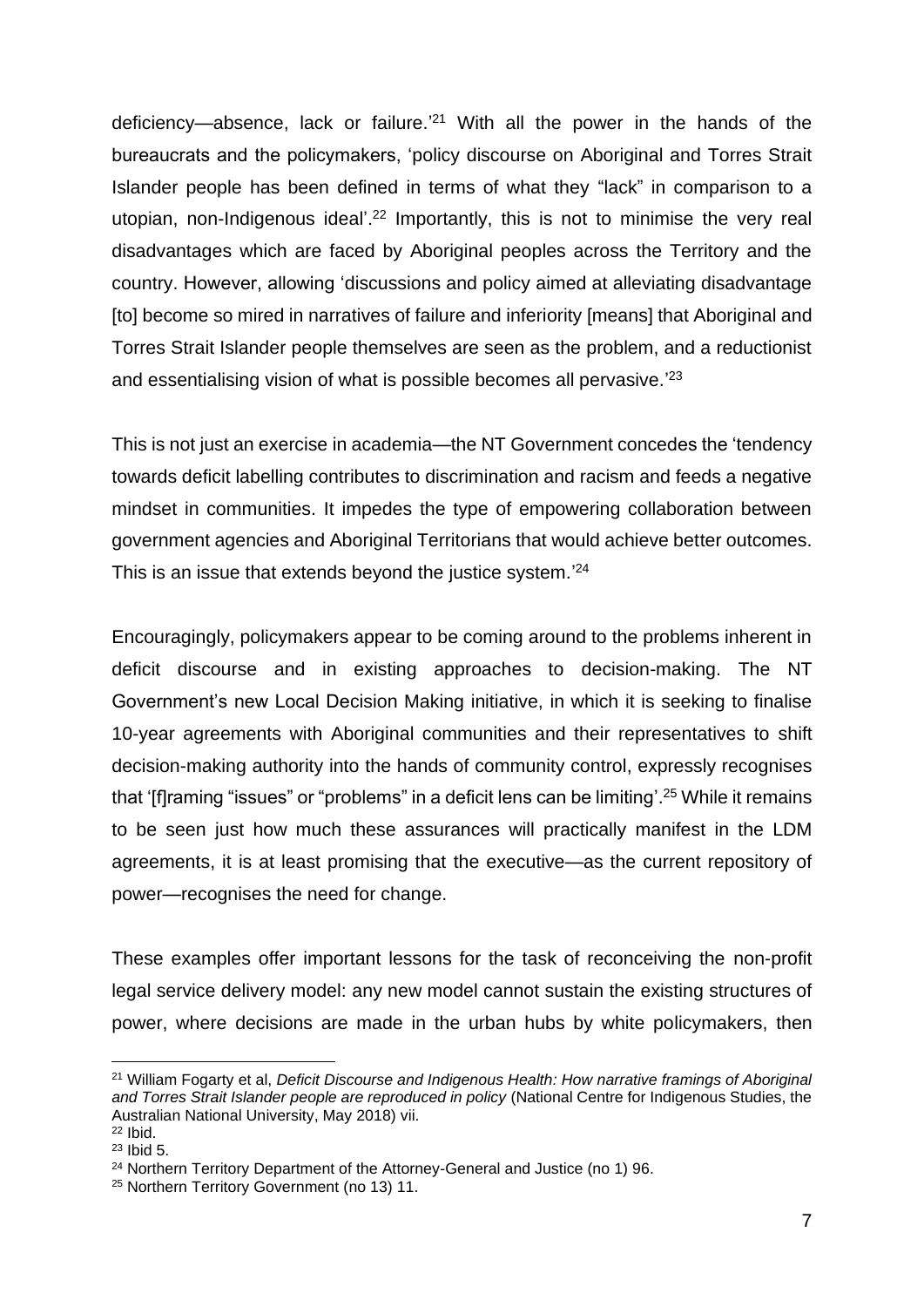simply transposed to communities under the guise of consultation. Similarly, designing the new model must not simply focus on the 'issues' trying to be resolved, thereby reverting to the harms of deficit discourse. Instead, a strengths-based approach which focuses on the existing assets, resilience, and capabilities of First Nations peoples must be the starting point for the new model. Only then will the balance of power truly be shifted in favour of the communities, putting the client at the centre of the new model and meaningfully inverting legal service delivery.

# IV PROPOSALS FOR AN INVERTED MODEL: HOLISTIC, CULTURALLY APPROPRIATE AND BEYOND LAWYERS

Putting the client at the centre of the model requires beginning with an assessment of the resources available in community and how these can best be harnessed and integrated into a holistic legal service framework. The solution cannot simply be hiring more lawyers and trying to engage communities through existing outreach structures. While additional advocates may be a piece in the final puzzle, greater emphasis needs to be placed on the capacity within community right now: the existing relationships, community knowledge and service infrastructures.

There is substantial historical evidence to support a greater role for community-based allied legal professionals. The Top End Women's Legal Service's (TEWLS) previously employed two local women in each community it visited as Community Legal Workers. In TEWLS' own words:

*Community Legal Workers contribute a wealth of knowledge. They know their way around the community and where different families and clients live. With no street names, house numbers or telephones, this is essential knowledge. CLW's can advise if it is not a good time to visit the community, for example there are funerals, ceremonies or riots happening. CLW's know a lot about each family; about genealogies and family history - valuable knowledge with family violence or family law work.*<sup>26</sup>

The Productivity Commission similarly emphasised this value, reporting that '[f]ield officers with an understanding of Aboriginal and Torres Strait Islander culture and communities — generally Aboriginal and Torres Strait Islander people or those with

<sup>26</sup> Camilla Hughes, 'Community Legal Workers' (2003) 5(28) *Indigenous Law Bulletin* 18, 19.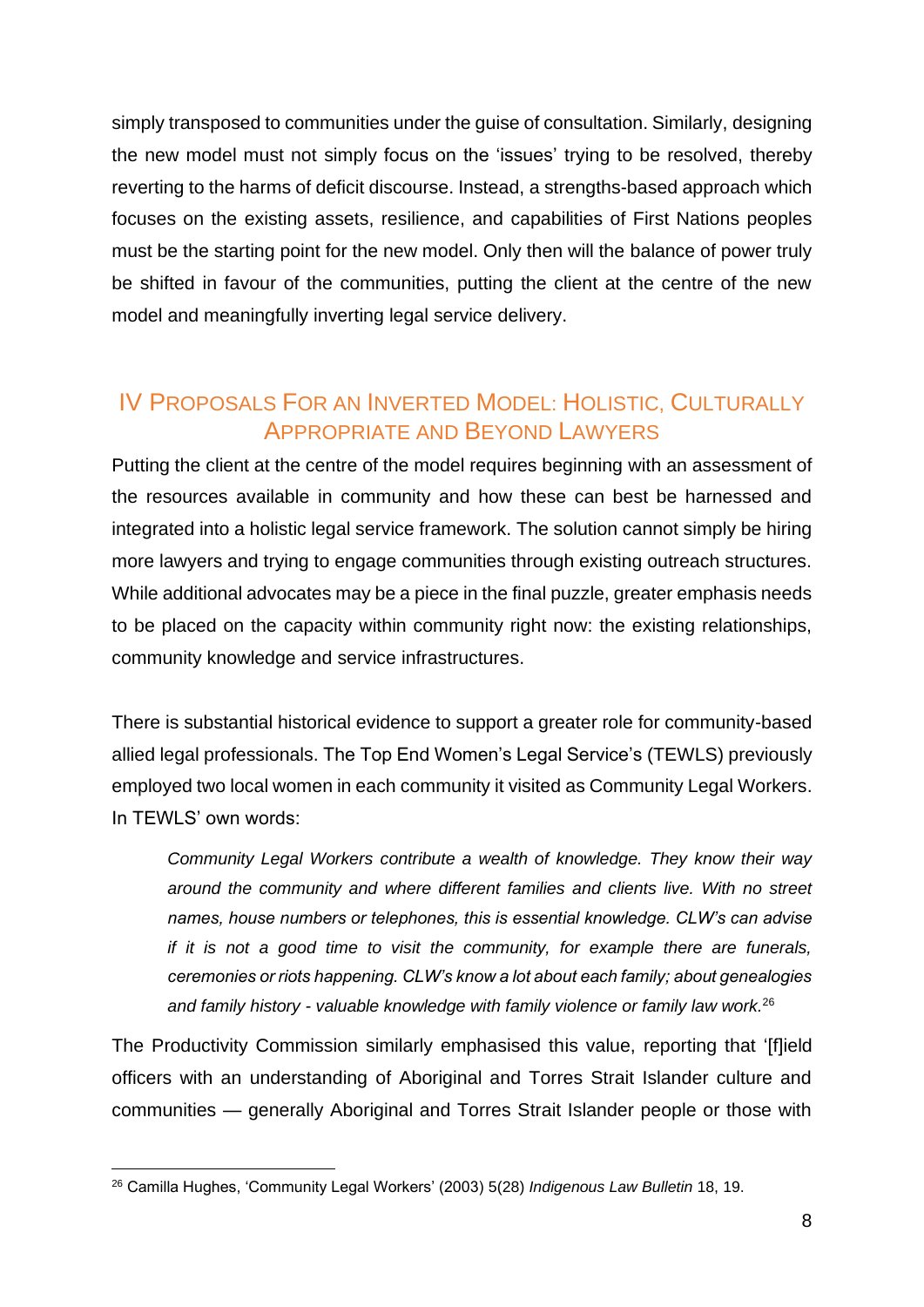significant community connections — play an important role in delivering legal services'.<sup>27</sup> One stakeholder organisation, speaking of lawyers delivering legal services in community, remarked '[t]o work well in those contexts ... a lawyer really needs to be working alongside somebody senior but also someone who can work in community development or understand how to listen and [has] cultural understanding of how things work'.<sup>28</sup>

Not only does employing experts within community provide the crucial cultural linkage between the usually urban lawyers and the clients, but it is underpinned by an appreciation and emphasis on the skills and capabilities which are *already present* in community. This begins the far more important redistribution of power in favour of the Aboriginal people to decide what works for them: a process which can only be further advanced by shifting decision-making authority more broadly into communitycontrolled hands.

### V OPPORTUNITIES TO EMPOWER COMMUNITIES WITH DECISION-MAKING AUTHORITY

The NT Government, through its Local Decision Making Agreements (LDM), is currently seeking to transition power into the hands of Aboriginal people to decide the approaches to combatting the inequalities they face. In its own words, LDM 'is the NT Government's ten year plan that seeks to return local decision making to Aboriginal communities by empowering Aboriginal people to determine service delivery models that work best for their community and region.<sup>'29</sup>

Despite focussing majorly on criminal legal matters and community diversion programs, its Law and Justice sub-agreements still stand as a ripe opportunity for redesigning the broader legal service delivery model. To this end, the NT Government ought to explicitly include the goal of a more comprehensive and integrated legal service delivery model in its negotiations and in the final LDM Agreements. Doing so would provide meaningful authority for Aboriginal communities to make decisions

<sup>27</sup> Productivity Commission (no 3) 682.

<sup>28</sup> Allison and Cunneen (no 4) 110.

<sup>29</sup> Northern Territory Government and Anindilyakwa Land Council, *Groote Archipelago Local Decision Making Agreement* sch 3.3 2.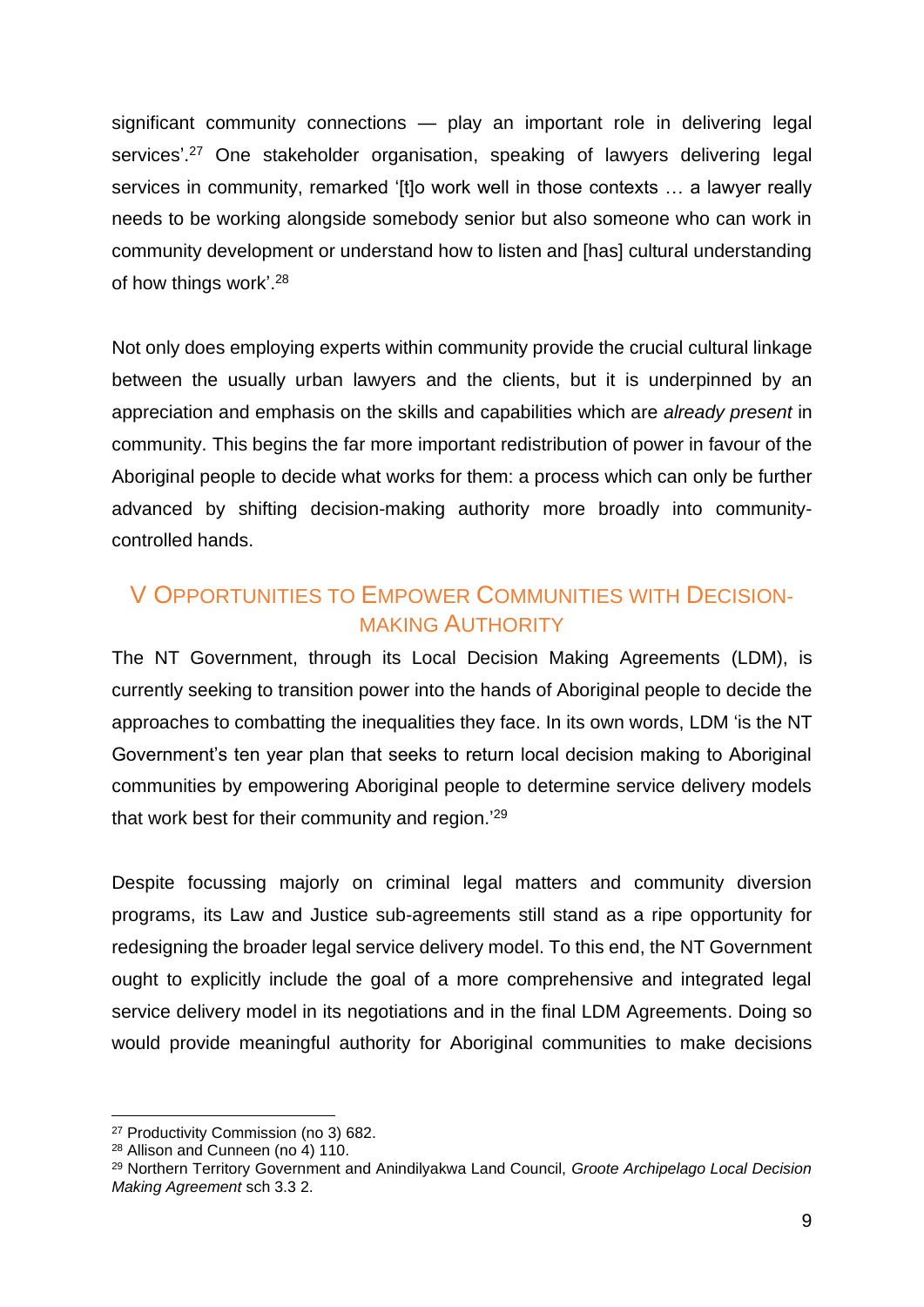about how legal services can be more accessible and client-centric for them—the ultimate clients.

Still standing in the way of this shift of power is the inescapable reality that the vertical fiscal imbalance in Australia's federal structure means the Commonwealth continues to contribute the lion's share of legal assistance funding. This gives the federal government disproportionate power to determine the restrictions and requirements attached to that funding. Noting the historically poor track record of the Commonwealth in the Aboriginal affairs space—one need not look beyond the NT Emergency Response nor the cashless welfare card for relatively recent examples—and its institutional resistance to change, existing avenues must in the interim be explored to identify potential areas to effect change.

To that end, the Commonwealth's revamped Remote Jobs Program (formerly the Community Development Program) stands as a potential instrument for such reform. Including community legal assistance training as a new funded option and assisting Services Australia employees based in community to work more closely with existing legal support services for referral, could open the door to a more integrated wraparound legal service delivery model. Ultimately, though, these are stop-gap measures which will not fix the fundamental ill—for that, only comprehensively transitioning the power to decide whether these systems are sufficiently responsive and appropriate to communities will suffice.

# VI REVIEW AND FINAL REMARKS

The NT's current non-profit legal service delivery model is failing its rural and remote residents, overwhelmingly Aboriginal and Torres Strait Islander people. It is skewed in favour of urban-based lawyers and legal services, and relies on insufficient community outreach programs to bridge the divide. Largely, this is the consequence of restrictive and inadequate government funding which forces legal service providers to cannibalise their expensive community footprint. To rectify this, consultation and bandaid solutions will not work—a ground-level, fundamental shift in decision-making power into Aboriginal hands is required. Only then can the entrenched non-profit legal service delivery model truly be inverted, and only then can progress truly be made